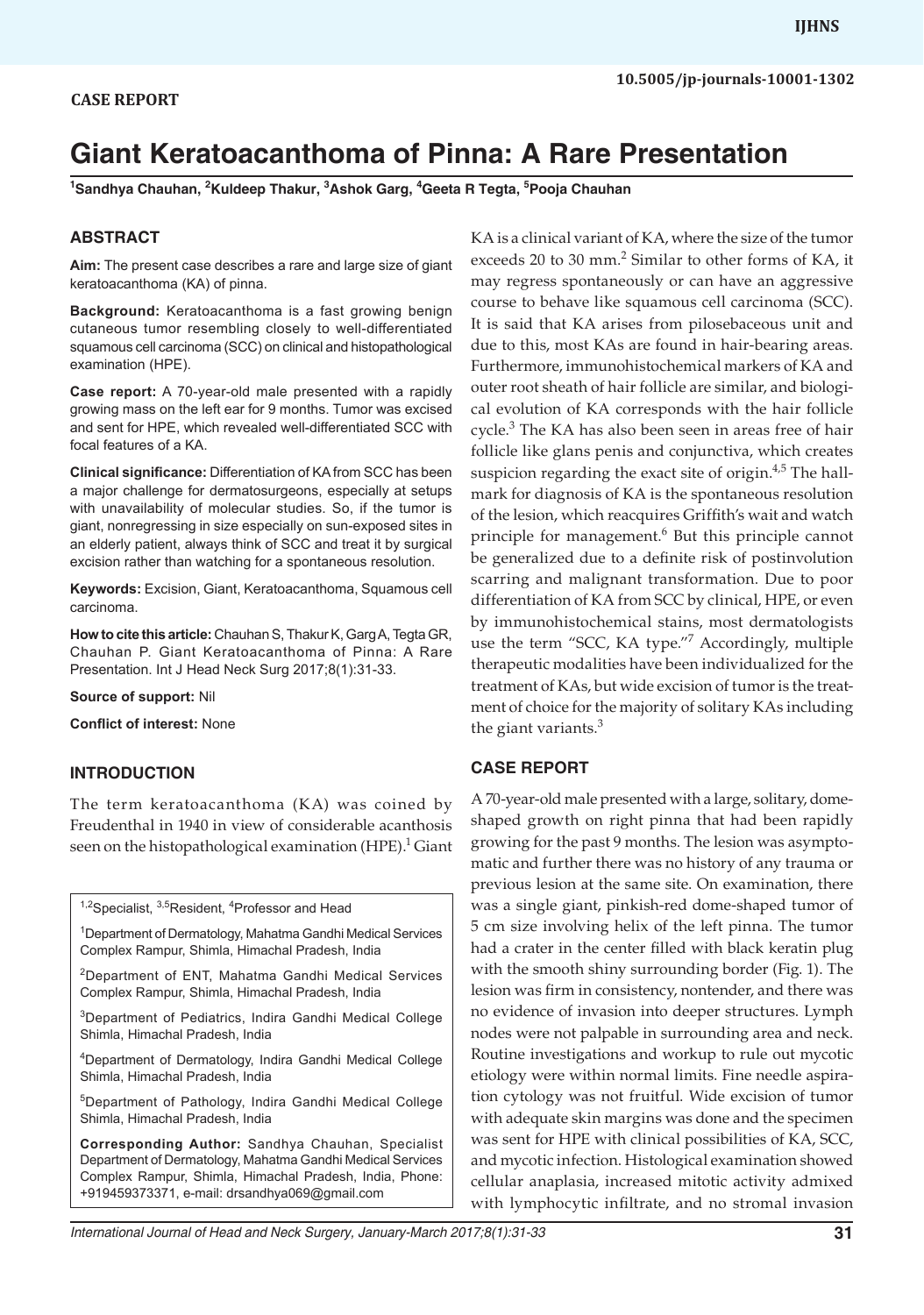



**Fig. 1:** Giant KA type of SCC on left ear in a 70-year-old male **Fig. 2:** Histopathological examination view well-differentiated SCC with focal features of KA

suggesting well-differentiated SCC with focal features of a KA (Fig. 2).

### **DISCUSSION**

The KA is an antique benign squamous epithelial neoplasm, which can progress into malignancy.<sup>7</sup> Once KA was a totally different entity from SCC due to its unique morphology, biological behavior, and immunohistochemistry. Weedon et al<sup>8</sup> reviewed 3,465 cases of KA retrospectively over a period of 14 months and found that 200 cases had development of SCC within the lesion. Terminology, classification of KA, and other types of SCC with crateriform architecture have not been clarified in the literature. The KA can be histopathologically classified into six categories: (1) KA (well-developed stage), (2) KA-like SCC, (3) KA with malignant transformation, (4) SCC (crateriform), (5) crateriform SCC arisen from actinic keratosis, and (6) crateriform Bowen's disease. Although the true characteristics of KA-like SCC remain still unclear but assumptions say that either it is one form of KA with malignant transformation or it is one step in the evolution of KA, or it is a borderline lesion between KA and invasive SCC.<sup>7</sup>

The evolution of KA is a three-stage process as described by Schwartz<sup>9</sup>: Proliferation or rapid growth phase, maturation phase (development of central keratinous core), and finally involution by necrosis and scarring. It attains maximum size in 4 to 12 weeks and after that it undergoes spontaneous involution usually over a period of 2 to 4 months, but sometimes the lesion can persist even for 1 year. The mechanism for regression has been explained by Paterno's "Regression Theory",<sup>10</sup> which hypothesizes that an individual's immune response elevates the number of T cells which then express granzyme B in local tissue. It is the higher number of CD8 T cells that kill tumor cells and lead to the regression of

the neoplasm in KA as compared with SCC. However, tumor does not involute always and it may transform into malignancy or can have aggressive course with perineural, perivascular involvement, and even metastasis to regional lymph nodes.<sup>11</sup> Malignant transformation has been reported in 25% cases, and this rate is higher if patient is elderly and tumor is present on photo-exposed site.<sup>12</sup> For this reason, KAs should be treated empirically as SCC rather than waiting for spontaneous resolution.

Etiology of KA still remains obscure but factors implicated in SCC like actinic rays, human papillomavirus, trauma, genetic factors, and immunocompromised status play some role. Both KAs and SCC are usually seen on sun-exposed areas of lighter-skinned individuals with peak incidence in the fifth decade.<sup>13</sup> Although KA appear as a solitary lesion, multiple tumors have been seen in various syndromes like Muir–Torre, xeroderma pigmentosum, and nevus sebaceous of Jadassohn.

Cribier et al $14$  proposed five histological criteria to differentiate KA from SCC, which include epithelial lip (marginal epithelial buttresses) and sharp demarcation between tumor and stroma that suggest KA while cellular anaplasia, pleomorphism, and significant mitotic activity favor the diagnosis of SCC. In the present case, features of SCC were more prominent with only focal findings of KA in the form of lymphocytic infiltrate and noninvasion. Treatment modalities implicated are surgical excision, Mohs micrographic surgery, electrodesiccation and curettage, intralesional corticosteroids, topical and intralesional 5-fluorouracil, systemic retinoids, podophyllin, radiation therapy, and interferon alfa and methotrexate. Surgical excision remains the treatment of choice for giant KA and same principle was followed in our case. Advantages of this modality include rapid treatment, definitive HPE, prevention of local invasion, and minimization of scarring, which may be significant